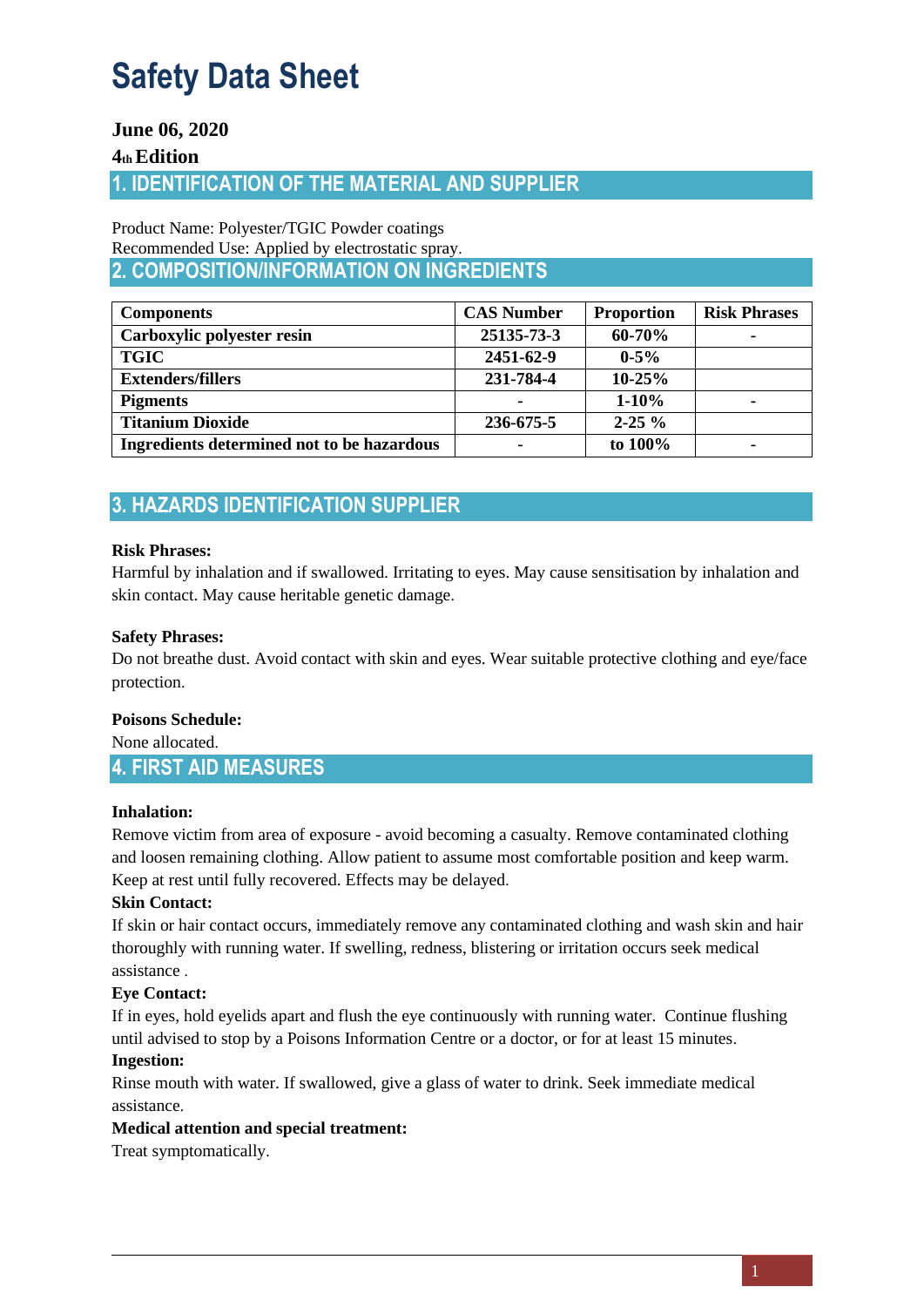## **June 06, 2020**

## **4th Edition**

**5. FIRE FIGHTING MEASURES**

### **Suitable Extinguishing Media :**

Fine water spray, normal foam, dry agent (carbon dioxide, dry chemical powder).

## **6. HANDLING AND STORAGE**

### **Conditions for safe storage :**

Store in a cool, dry, well ventilated place and out of direct sunlight.

## **7. ACCIDENTAL RELEASE MEASURES**

### **Emergency procedures:**

If contamination of sewers or waterways has occurred advise local emergency services.

#### **Methods and materials for containment and clean up:**

Wear protective equipment to prevent skin and eye contact and breathing in dust. Work up wind or increase ventilation.

Cover with damp absorbent (inert material, sand or soil). Sweep or vacuum up, but avoid generating dust. Collect and seal in properly labelled containers or drums for disposal.

## **8. EXPOSURE CONTROLS/PERSONAL PROTECTION**

| <b>Skin protection:</b>      |
|------------------------------|
| Dust control:                |
| Leak or spill procedure:     |
| <b>Storage requirements:</b> |
| <b>Engineering control:</b>  |

**Cotton clothing Dust control:** Recommended Collect to tray or vacuum cleaner At ambient in a shed and ventilated location Adequate ventilation

## **9. PHYSICAL AND CHEMICAL PROPERTIES**

| <b>Physical state:</b>                       | Powder                                |  |
|----------------------------------------------|---------------------------------------|--|
| Odour:                                       | No unpleasant odour                   |  |
| <b>Solubility:</b>                           | Insoluble in water.                   |  |
| <b>Specific Gravity:</b>                     | 1.6 $\pm 0.05$ @ 20 °C                |  |
| Particle size:                               | $10-90$ um( $>80\%$ , laser analyzer) |  |
| Ignition temperature of a dust/air mixture:  | 450-600 °C                            |  |
| <b>Flash Point (<math>^{\circ}</math>C):</b> | Not applicable                        |  |
| Solubility in water $(g/L)$ :                | Insoluble                             |  |

## **10. STABILITY AND REACTIVITY**

**Chemical stability:** 

Stable under normal conditions of use.

## **Conditions to avoid:**

Avoid contact with foodstuffs. Avoid exposure to heat, sources of ignition, and open flame .

#### **Incompatible materials:**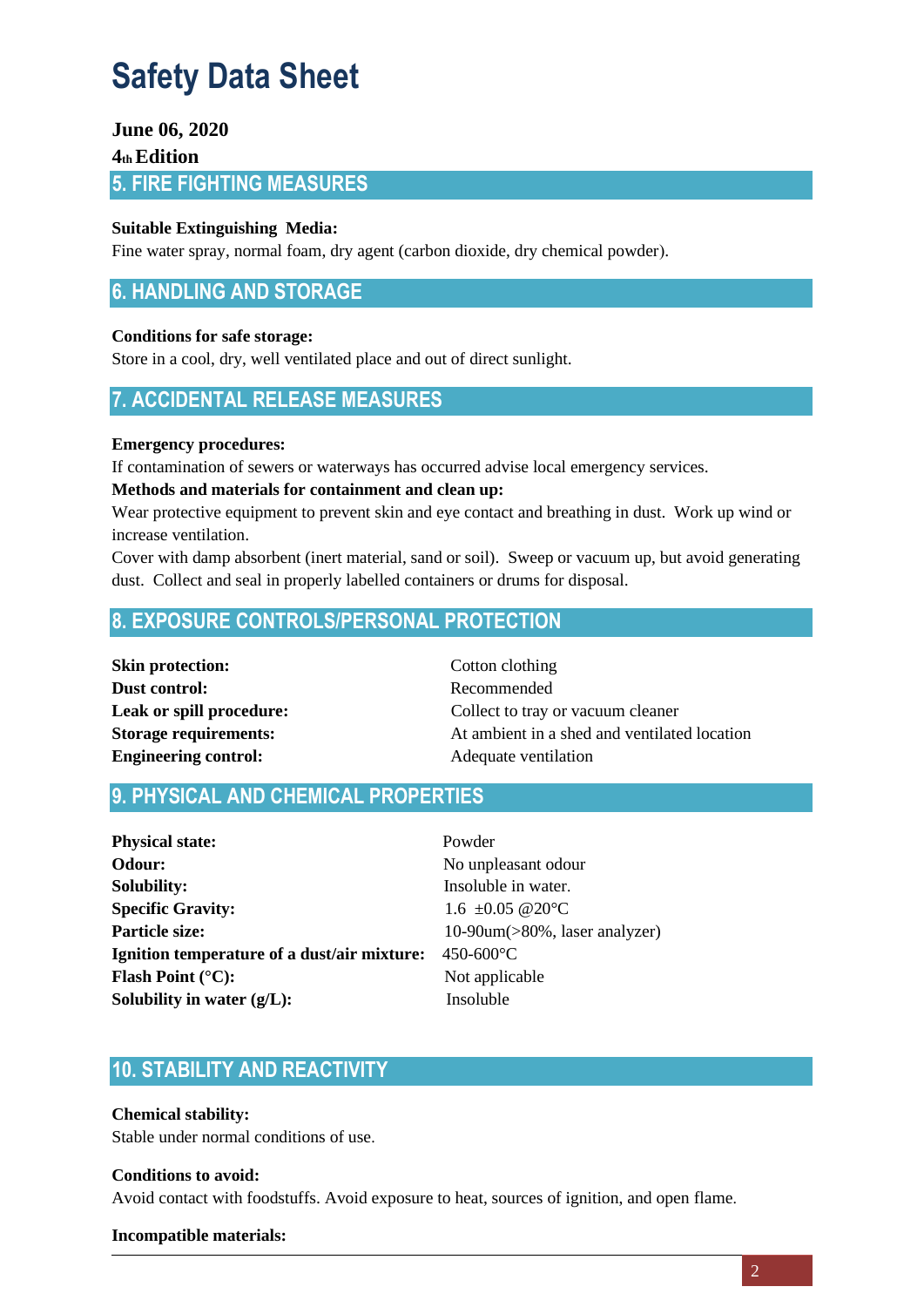## **June 06, 2020**

**4th Edition**  Incompatible with oxidising agents.

**Hazardous decomposition products :** Oxides of carbon. Oxides of nitrogen.

**Hazardous reactions:**  Hazardous polymerisation will not occur.

## **11. TOXICOLOGICAL INFORMATION**

No adverse health effects expected if the product is handled in accordance with this Safety Data Sheet and the product label. Symptoms or effects that may arise if the product is mishandled and overexposure occurs are :

### **Ingestion:**

Swallowing can result in nausea, vomiting, diarrhoea, and abdominal pain.

## **Eye contact:**

An eye irritant.

#### **Skin contact:**

Contact with skin may result in irritation. A skin sensitiser. Repeated or prolonged skin contact may lead to allergic contact dermatitis .

#### **Inhalation:**

Breathing in dust may result in respiratory irritation. A respiratory sensitiser. Can cause possible allergic reactions, producing asthma-like symptoms.

## **12. ECOLOGICAL INFORMATION**

### **Ecotoxicity:**

Avoid contaminating waterways.

## **13. DISPOSAL CONSIDERATIONS**

### **Disposal methods:**

Refer to Waste Management Authority. Dispose of material through a licensed waste contractor. Normally suitable for disposal at approved land waste site.

## **14. TRANSPORT INFORMATION**

### **Road and Rail Transport**

Not classified as Dangerous Goods for transport by Road and Rail; NON-DANGEROUS GOODS. **Marine Transport**

Not classified as Dangerous Goods for transport by sea; NON-DANGEROUS GOODS.

#### **Air Transport**

Not classified as Dangerous Goods for transport by air; NON-DANGEROUS GOODS.